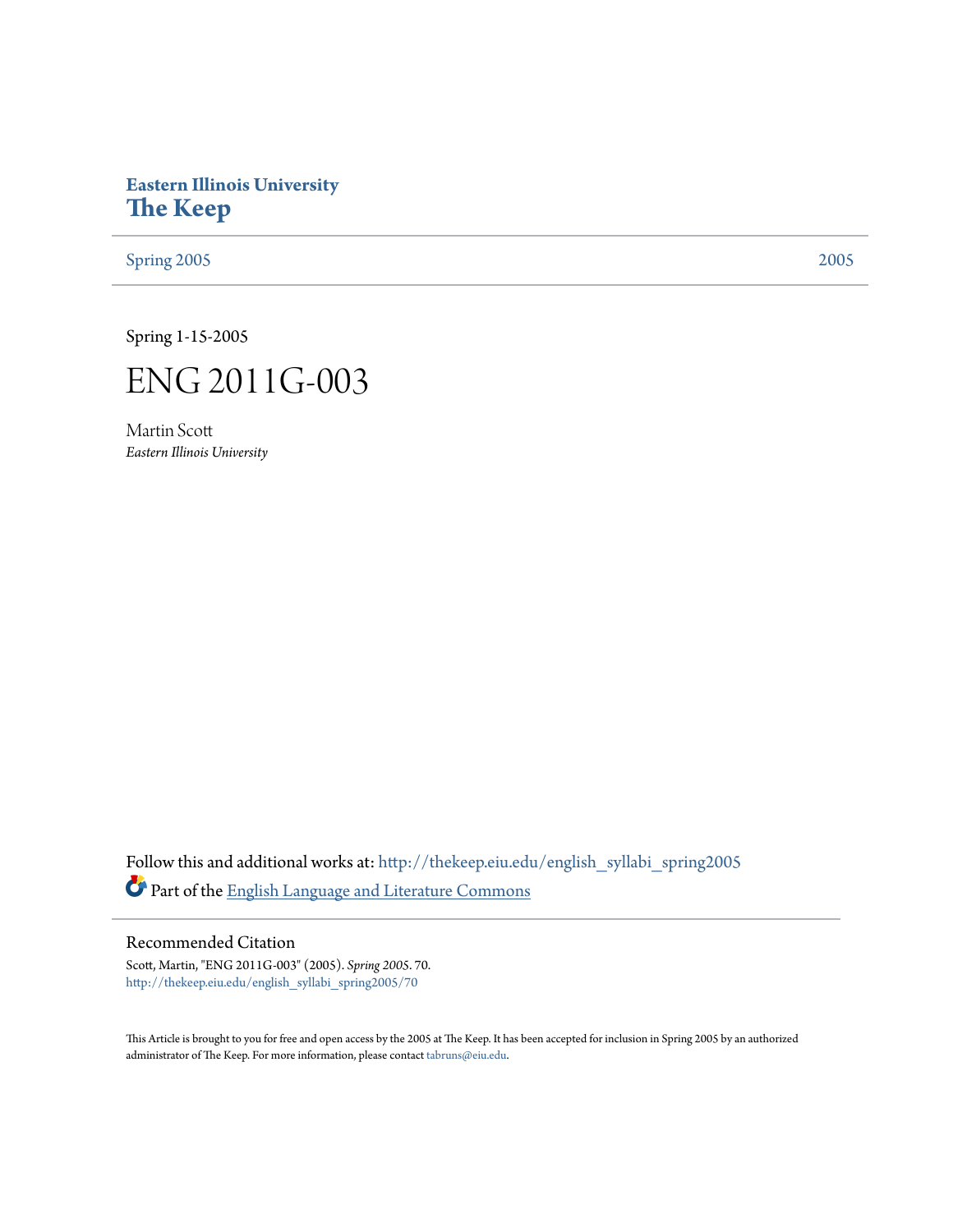# d--0 *I( b-00* 3

English 2011G-003: Poetry MWF 1-1:50, CH 2120 Professor Martin Scott Office: CH 3070; Email: cfmts@eiu.edu Phones: 581-6289 office; 549-3522 cell Office Hours: MWF 11-12, 3-4:30 or by appointment

*The Norton Anthology of Modern and Contemporary Poetry, Vol 2. (N in schedule)* Magic City, Yusef Komunyakaa *Epileptic 's Song,* Bob Zordani

The goal of this course is to develop skills in close reading and textual analysis, as well as familiarity and comfort with poetry and the various literary issues and problems associated with it. Our tools with be class discussion, lecture when necessary, and significant writing, both in and out of class. This is a writing-intensive course.

#### Schedule of Assignments:

 $\sim$   $\sim$ 

 $\overline{1}$ 

| Jan. | 10                       | Intro to class.                                 |
|------|--------------------------|-------------------------------------------------|
|      | 12                       | Bishop (N 15-44)                                |
|      | 14                       | Hayden (N 52-67), Jarrell (85-91).              |
|      | 17                       | Schwartz (68-71), Berryman (92-100).            |
|      | 19                       | Thomas (101-110; 1061-1066), Brooks (140-149).  |
|      | 21                       | Visiting Poet. Xeroxes.                         |
|      | 24                       | Lowell (119-139).                               |
|      | 26                       | Wilbur (196-201), Hecht (227-233).              |
|      | 28                       | Larkin (210-226; 1067-1071).                    |
|      | 31                       | Levertov (247-255; 1081-1086), Kumin (269-274). |
| Feb. | $\overline{2}$           | Justice (274-279), Snodgrass (280-287).         |
|      | $\overline{\mathbf{4}}$  | Visiting Poet.                                  |
|      | $\overline{\mathcal{L}}$ | <b>Essay 1 Due.</b> Merrill (305-324).          |
|      | 9                        | Ginsberg (334-357; 1075-1077).                  |
|      | 11                       | Ashbery (384-395)                               |
|      | 14                       | Ashbery (395-408).                              |
|      | 16                       | Wright (414-421), Sexton (431-437).             |
|      | 18                       | Lincoln's Birthday—No Classes                   |
|      | 21                       | Rich (456-483; 1086-1096).                      |
|      | 23                       | Walcott (494-533;1096-1109).                    |
|      | 25                       | Visiting Poet.                                  |
|      |                          |                                                 |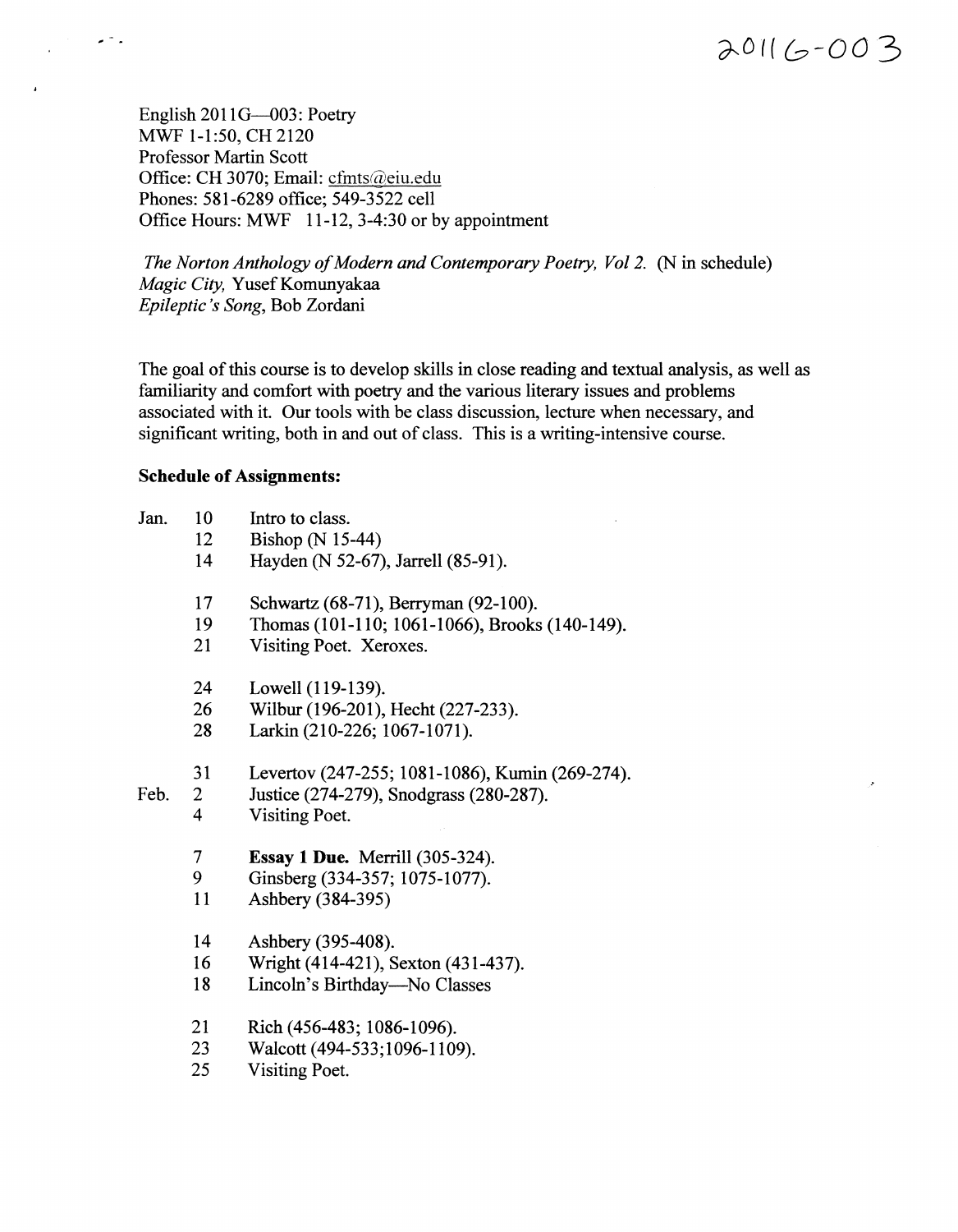Mar. 2 Soyinka (626-631), Baraka (632-639; 1077-1081; 1119-1131).

#### 4 Mid Term Exam

- 7 Clifton (658-664), Jordan (664-668), Howe (688-697).
- 9 Heaney (720-749).
- 11 Bidart (750-760), Atwood (765-774).

### Spring Break March 14-18

- 21 Pinsky (778-784), Hejinian (788-797).
- 23 Gluck (818-825), Boland (844-851).
- 25 Ali (887-897), Ai (875-878).
- 28 *Epileptic 's Song.*
- 30 Cont'd.
- Apr. 1 Bob Zordani Visits Class.
	- 4 Graham (919-932), Carson (933-942).
	- 6 Bernstein (909-914; 1111-1114), Fenton (898-904).
	- 8 Harjo (947-951), Muldoon (952-968).
	- 11 Essay 2 due. Soto (969-973).
	- 13 Rios (987-992), Moss (999-1003), Erdrich (1004-1009).
	- 15 Visiting Poet.
	- 18 Cervantes (1009-1012), Chin (1013-1017), Song (1018-1023).
	- 20 Dove (974-987), Doty (993-998).
	- 22 Cole (1034-1039), Lee (1039-1044), Alexie (1045-1050).
	- 25 *Magic City*
	- 27 Cont'd.
	- 29 Xeroxes.

Final Exam: May

| <b>Grade Calculation:</b> | Essay 1:    | 25%        |
|---------------------------|-------------|------------|
|                           | Midterm:    | 15%        |
|                           | Essay 2:    | <b>30%</b> |
|                           | Final:      | <b>20%</b> |
|                           | Class work: | 10%        |

Plagiarism: Here is the English Dept. policy—"Any teacher who discovers an act of plagiarism-' The appropriation or imitation of the language, ideas and/or thoughts of another author, and representation of them as one's original work' *(Random House*